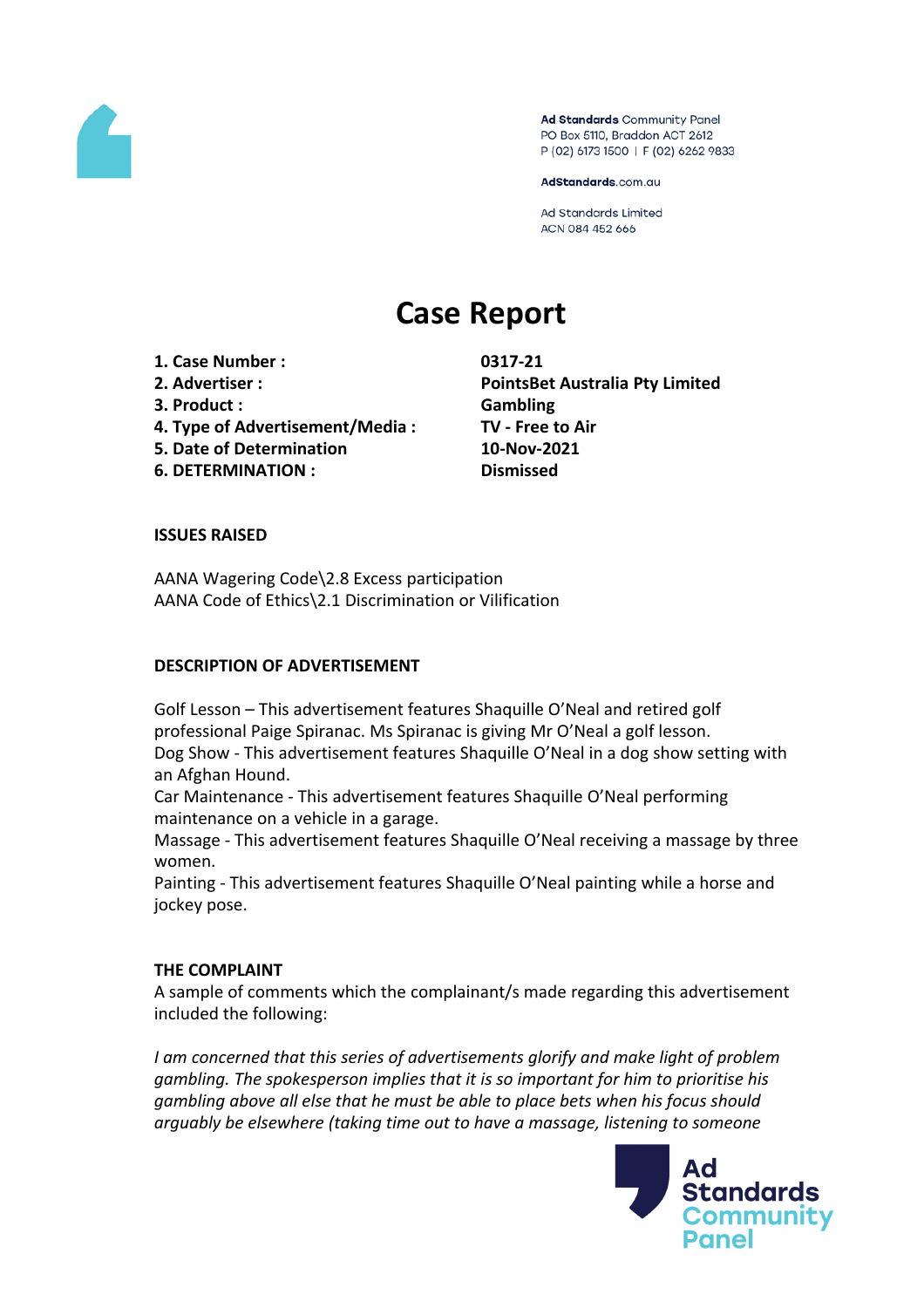

*giving him a golf lesson, grooming his dog). When gambling prevents one from maintaining normal life this is surely a definition of problem gambling! This normalises this harmful behaviour and promotes it.*

*The gambling adds are on way too frequently during a family time slot when children are likely to be watching. I find some of the Shaquielle O'Neil adds sexist, e.g. he ignores the advice from the lady during the golf add and he dismisses the three ladies when they tell him 'Philosophiser is not a word'. It feeds into the stereotype that men are the dominant sex and ignore and dismiss women.*

# **THE ADVERTISER'S RESPONSE**

Comments which the advertiser made in response to the complainant/s regarding this advertisement include the following:

*We refer to the letters issued by Ad Standards on 29 October 2021 and 2 November 2021 respectively to PointsBet Australia Pty Limited ("PointsBet", "we", "us" or "our") concerning a series of our television commercials featuring the prominent American sports figure Shaquille O'Neal (the "Ads"). Shaquille O'Neal is hereafter referred to as "Shaq".*

*The letters detail two complaints made by members of the public in relation to our Ads. We thank you for bringing these complaints to our attention. For the reasons set out below, we are of the view that the Ads are wholly compliant with all applicable codes and legislative or regulatory regimes. Accordingly, we respectfully submit that both complaints made in relation to our Ads be dismissed. Notwithstanding, we have taken the notification of these complaints as an opportunity to reflect on the Ads in light of the views expressed by the concerned the community members and will consider any implications for our future advertising.*

# *The Ads*

*Neither complaint identifies which of our Ads has specifically caused the concern. For this reason, we refer to all the Ads which make up the PointsBet brand campaign featuring Shaq. The campaign comprises a series of television commercials each of which is whimsical in tone and features our main protagonist, Shaq, using the PointsBet app to easily place a bet without it getting in the way of his daily life. The scenarios depicted are a fanciful take on real life activities one might undertake, and they include scenarios in which Shaq is:*

- *• playing golf;*
- *• grooming his dog in preparation for a dog show;*
- *• performing maintenance on a vehicle in his garage;*
- *• receiving a massage in a professional massage studio; and*
- *• painting in his spare time.*

*In addition to the individual Ads featuring only one of these scenarios, there is a 'sliced' version which depicts Shaq moving through each of the activities in quick*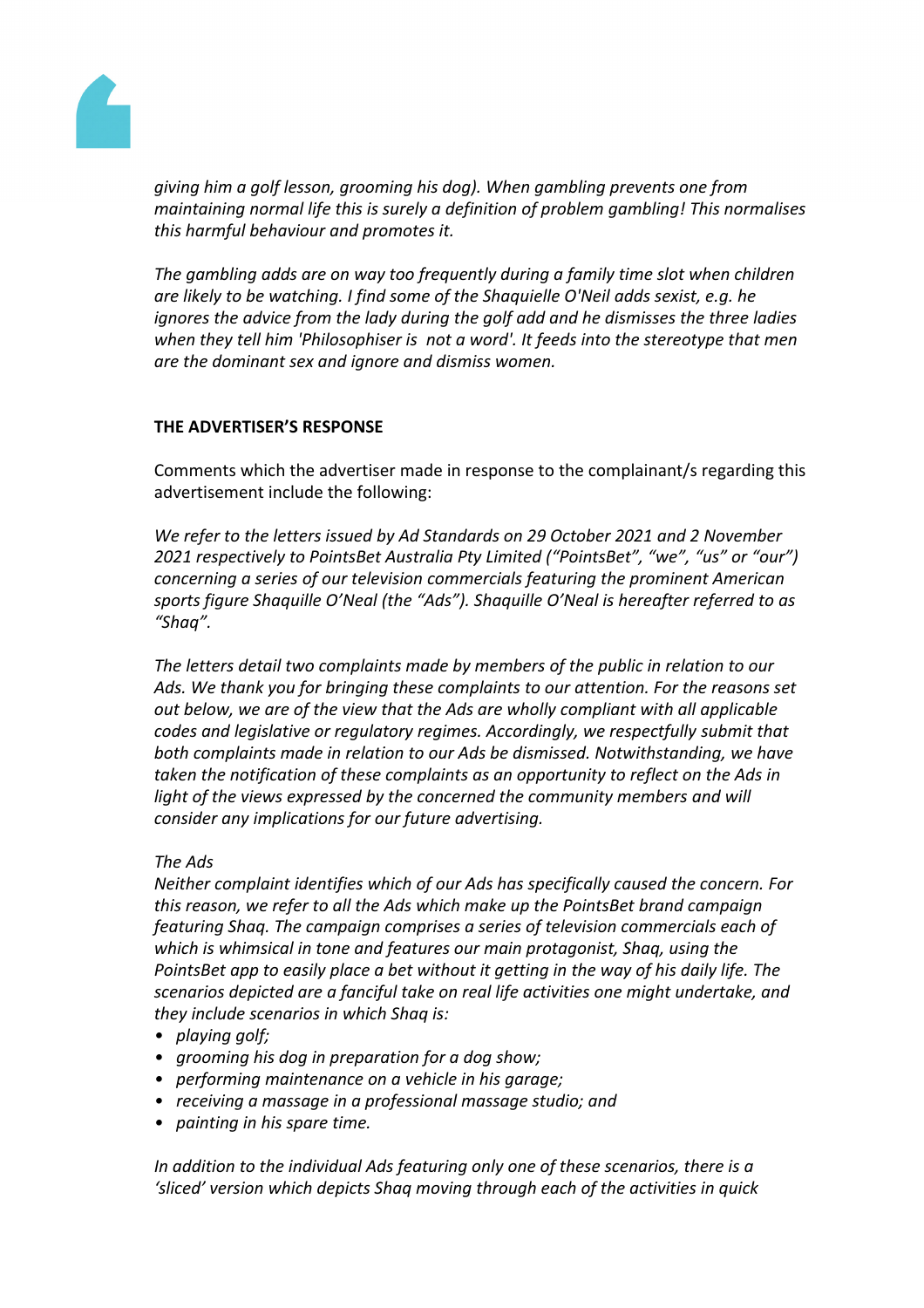

*succession. The central theme is that a person, in this case Shaq, can use the PointsBet app to bet without it causing significant disruption to that person's daily life and commitments. The Ads are intended to be a fun, light-hearted play on the fact that the development of technology means it is no longer necessary to take time out of one's* day to visit a physical shop front or go to the track to place a bet. They do not portray, *nor are they intended to condone or encourage excessive participation in wagering. In fact, the Ads do just the opposite; they portray quick and easy betting activity that has not caused any significant or meaningful disruption to the activities that Shaq is otherwise undertaking.*

*Response to the first complaint The reason provided for the complaint outlined in the first letter dated 29 October 2021is as follows:*

*"I am concerned that this series of advertisements glorify and make light of problem gambling. The spokesperson implies that it is so important for him to prioritise his gambling above all else that he must be able to place bets when his focus should arguably be elsewhere (taking time out to have a massage, listening to someone giving him a golf lesson, grooming his dog). When gambling prevents one from maintaining normal life this is surely a definition of problem gambling! This normalises this harmful behaviour and promotes it."*

*Before addressing the substance of this complaint, it is worth noting that we reject any assertion that the Ads in any way "glorify" or "make light" of problem gambling behaviours. PointsBet is committed to the responsible service of our online gambling product, and we take our obligations seriously in that regard. We do not encourage or condone persons with problem gambling behaviours participating in gambling, nor would we seek to portray those behaviours in our brand advertising. We also offer resources (on our website) to help those of our clients who may want to take steps to control their gambling, for example by offering deposit limits and 'take a break' options.*

*That matter aside, the complaint relates to the AANA Wagering Advertising Code (the "Wagering Code"), specifically section 2.8 which provides that:*

*"Advertising or Marketing Communication for a Wagering Product or Service must not portray, condone or encourage excessive participation in wagering activities."*

*We respectfully disagree with the community member's assertions that the Ads depict Shaq prioritising "his gambling above all else" and that the gambling depicted is preventing him "from maintaining normal life". The Ads in actuality do quite the opposite. Each Ad is a satirised depiction Shaq going about his 'normal' life and being able to quickly place a bet without materially impacting on the activity he is undertaking or disrupting those around him. We submit that in the overall context of each Ad, Shaq either stopping momentarily what he is doing to place a bet or placing the bet while undertaking the activity does not constitute excessive participation in*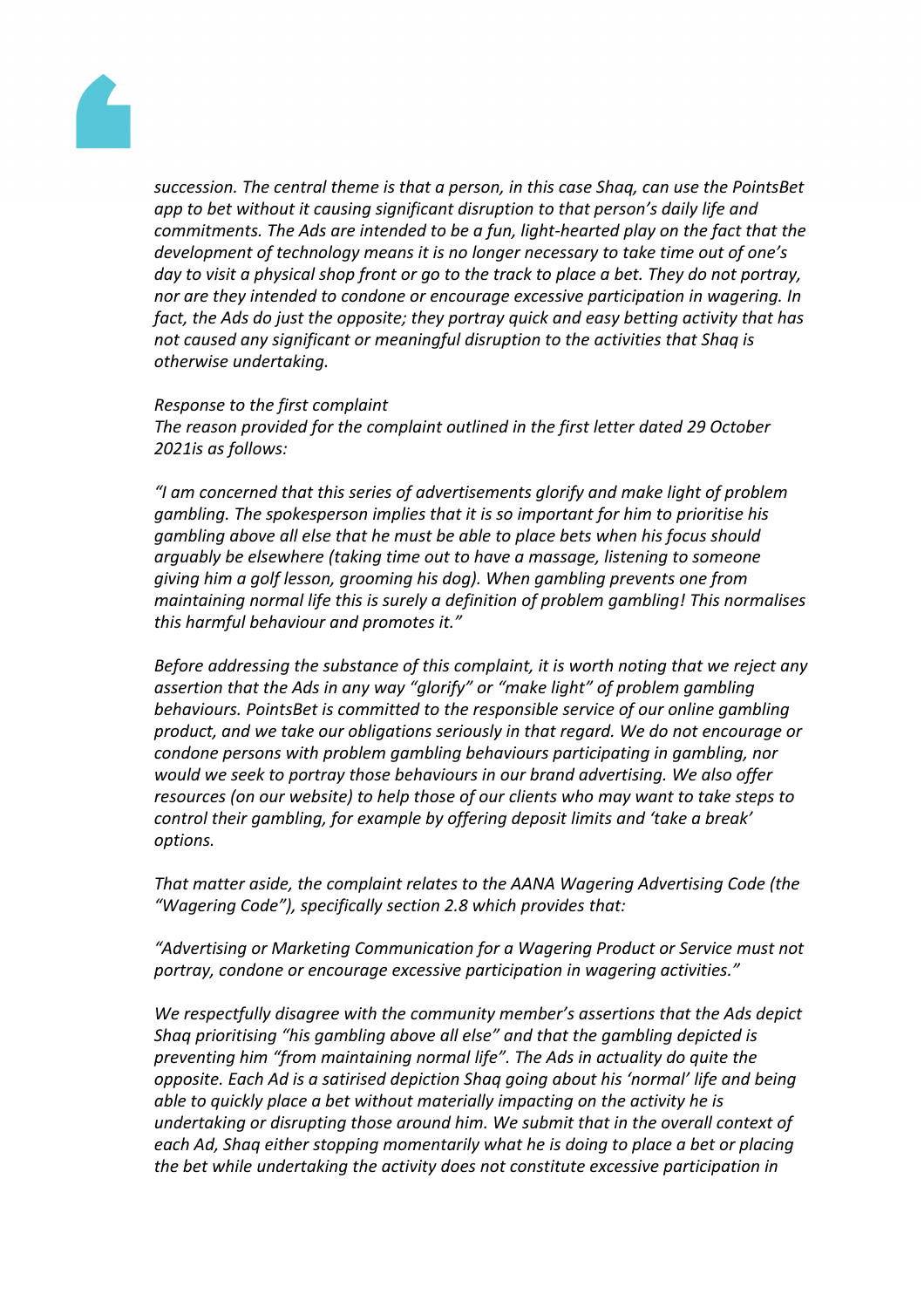

*wagering activities nor does it expressly or impliedly suggest wagering is disrupting the activity.*

*The Ads are nothing more than a humorous play on the common act of multitasking which has been made easier by the invention of smart phones such that a person can now place a bet on a mobile phone app; unlike bygone times where a person wanting* to place a bet had to take a large chunk of time out of their day to do so by attending *a physical place that facilitates betting activity. For the avoidance of doubt, betting is a perfect legal activity in Australia which is participated in responsibly by many, and the depiction in our Ads of Shaq placing bets while engaged in other pursuits does not in and of itself equate to a portrayal of excessive gambling.*

*In relation to the spliced Ad specifically, PointsBet respectfully submits that the commentary immediately above also applies. While that Ad features Shaq placing multiple bets, it does so by depicting each of the scenarios as a separate and distinct humour. The reasonable viewer watching that Ad would not believe that Shaq is placing those multiple bets in the short period of time depicted. Nor would the reasonable viewer form an opinion that the Ad is encouraging or condoning others to place multiple bets in quick succession. Rather, in overall context of Ad and the campaign generally, viewers would understand that each scenario occurs at a different place and time to the last (e.g. there has been a clear passing of time) and that no disruption has been caused to Shaq's life, including to his family, friends or professional or educational commitments by placing the bets.*

*For these reasons we submit that the complaint has no grounds to be upheld under the Wagering Code and that it should be dismissed accordingly.*

#### *Response to the second complaint*

*The reason provided for the complaint outlined in the second letter dated 2 November 2021 is as follows:*

*"The gambling adds (sic) are on way too frequently during a family time slot when children are likely to be watching. I find some of the Shaquielle O'Neil (sic) adds (sic) sexist, e.g. he ignores the advice from the lady during the golf add and he dismisses the three ladies when they tell him 'Philosophiser is not a word'. It feeds into the stereotype that men are the dominant sex and ignore and dismiss women."*

*Before addressing the substance of the complaint, we would highlight that PointsBet is committed to responsible advertising practices and has a history of compliance with the Wagering Code and all other applicable AANA codes. PointsBet places its advertisements in appropriate adult time slots and, the content of our advertisements (including the Ads) is always directed at those persons who are 18+ and legally able to participate in online wagering activities in Australia.*

*That matter aside, the complaint relates specifically to section 2.8 of the Wagering Code (extracted in the section above entitled 'Response to the first complaint'). The commentary in that section as regards our Ads not contravening section 2.8 of the*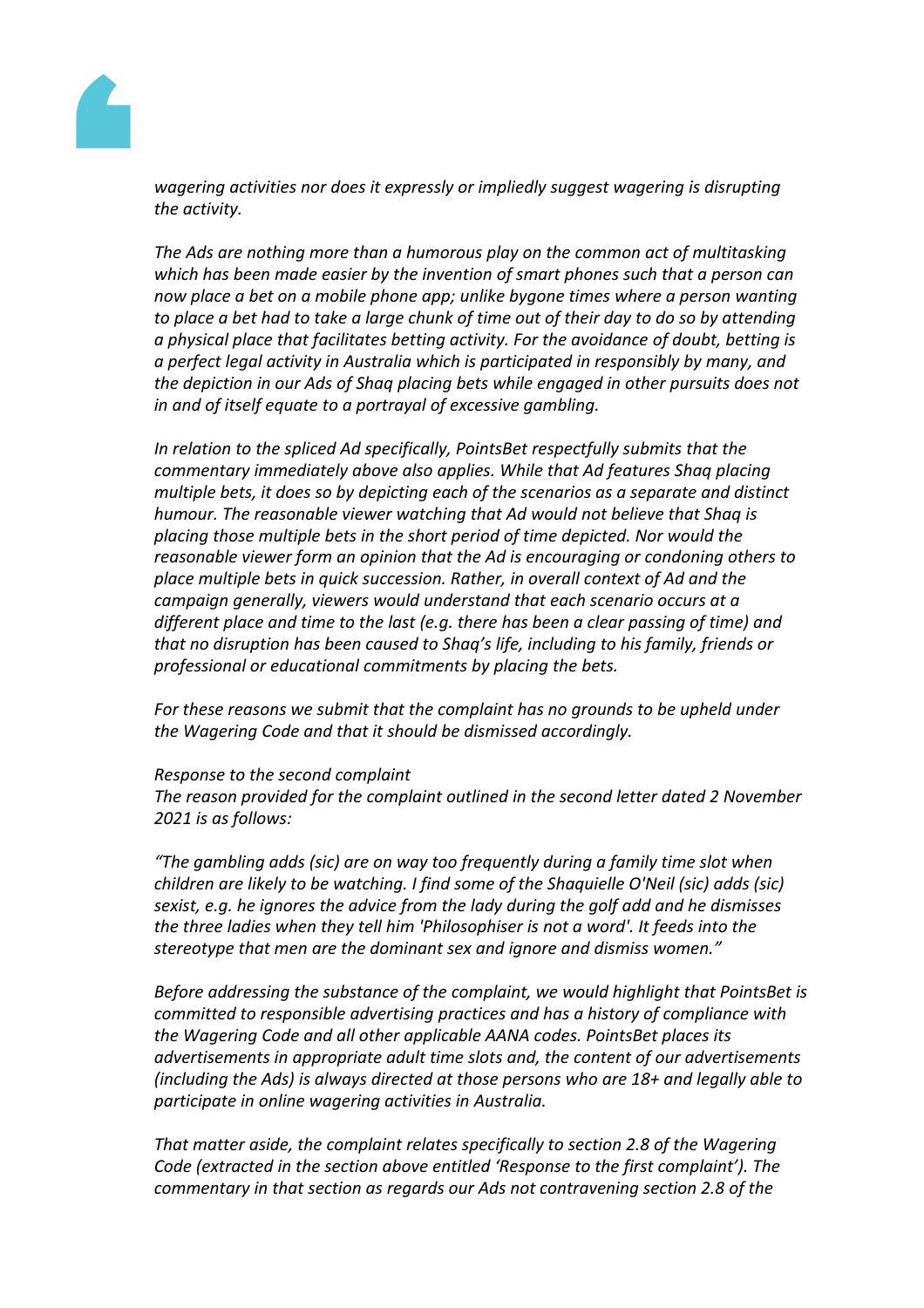

*Wagering Code applies equally to this second complaint. We respectfully ask that those comments be read as though they are made in relation to both complaints.*

*In addition, this second complaint also relates to the AANA Code of Ethics (the "Code"), specifically section 2.1 which provides as follows:*

*"Advertising shall not portray people or depict material in a way which discriminates against or vilifies a person or section of the community on account of race, ethnicity, nationality, gender, age, sexual orientation, religion, disability, mental illness or political belief."*

*It appears that this part of the second complaint relates to two of our Ads, namely (1) the Ad depicting Shaq receiving a golfing lesson from Paige Renee Spiranac who plays his golfing instructor, and (2) the Ad depicting Shaq receiving a massage from three characters playing masseurs in a professional setting. The community member making the complaint claims the two Ads in question are "sexist" and that they perpetuate "the stereotype that men are the dominant sex and ignore and dismiss women".*

*With respect for the view of that community member, PointsBet could not disagree more strongly. The term 'sexist' is commonly understood in Australia (the audience of our Ads) to relate to the discrimination and/or devaluation of a person (often a woman) based on that person's sex or gender. The term is also commonly understood to refer to a person who has a deep-rooted prejudice, or who hates or distrusts women. Without any doubt, at no stage do our Ads or our main protagonist, Shaq, expressly or impliedly display or exhibit sexist attitudes or behaviours. Rather:*

*• The Ad depicting the golfing scenario: The woman depicted in this Ad is Paige Renee Spiranac who is an American social media personality and a retired professional golfer. Paige is also an employee and brand ambassador for PointsBet in Australia and the United States. The Ad plays out a scene in which Paige is instructing Shaq on his golfing technique. Paige is portrayed in a powerful position and can be heard giving Shaq tips on his best 'bet' for improving his golf swing (a clever play on words); Paige specifically suggest that Shaq stand with his "feet shoulder width apart". It is commonly understood by golfers that such a stance will result in a better swing. While Shaq pauses mid-way through the instruction to place a bet, we respectfully submit that no reasonable person would consider this act, in context of the advertisement, a 'sexist' act and Shaq does not do or say anything else during that Ad that could reasonably be inferred as sexist. In keeping with the fanciful theme of our Ad campaign, Shaq is depicted going through a perfect swing one handed after taking Paige's advice. We also note that Paige is always depicted during the Ad in a manner that is consistent with her brand and image which can be evidenced via her Instagram account (@\_paige.renee). For these reasons we respectfully submit that the Ad does not discriminate against or vilify Paige (or any other woman) for her gender, that Paige's instruction is listened to by Shaq and that the claims by the community member in relation to perpetuating stereotypes are plainly wrong.*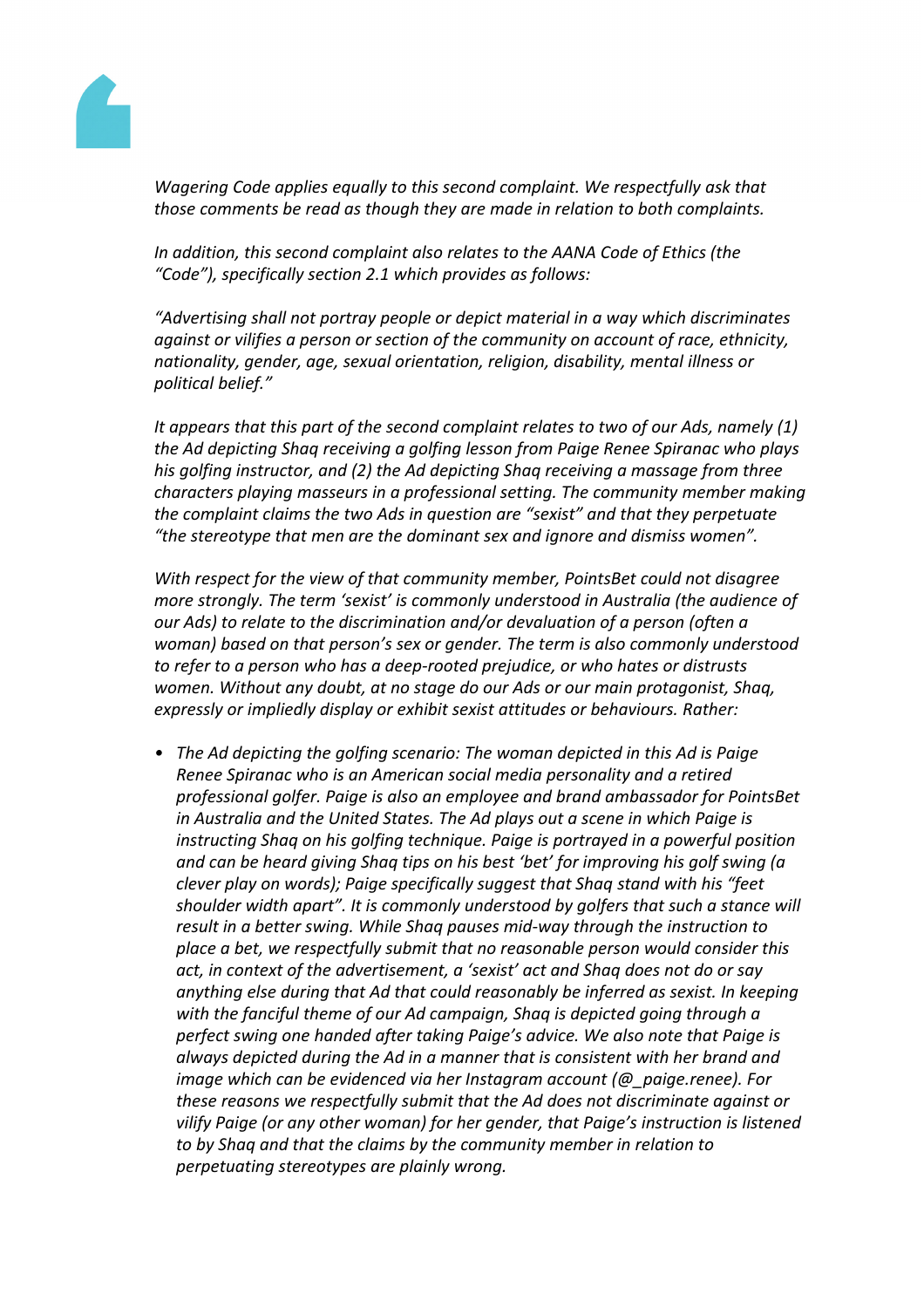

*• The Ad depicting the massage scenario: The women characters depicted in this Ad play three masseurs. The fact there are three masseurs present for the massage scene is a light-hearted and humorous play on the fact that Shaq is known to be 'big' when compared to the average sized person. Shaq even refers to this himself in the script for the Ad. As the scene plays out, Shaq can clearly be seen treating the masseurs with respect, including by thanking the masseurs for his massage and exclaiming how "good" he feels for having received it. While not necessarily appearing enthusiastic, the masseurs are neither expressly or impliedly depicted feeling uncomfortable, ignored, or dismissed by Shaq. In fact, the overriding emotion is one of surprise as the sheer size of Shaq becomes apparent when he stands up from the massage table. At that point in the Ad, Shaq is questioned by one of the masseurs about the name on his shorts (a pair of boxing trunks) – 'The Big Aristotle'. Shaq explains that the meaning of the words is derived from the fact that he is "big" and a "philosophiser". That statement is followed by friendly (and softly spoken) short discussion about whether 'philosophiser' is a word. While 'philosophiser' is indeed a word and Shaq does correct the masseur that claims it not to be a word, he does so in a tone of voice that could not reasonably be interpreted as humiliating, ridiculing, or intimidating to that masseur. Put simply, the act of correcting a person's erroneous opinion, in the context of this Ad, does not meet any realistic threshold for being considered discrimination or vilification. Further, nothing said or done by Shaq during the Ad could be reasonably viewed as portraying or depicting the unfair or less favourable treatment of the women characters or women more generally.*

*For the reasons set out above we submit there is no grounds to the complaint about the Ads in relation to section 2.1 of the Code and ask that the complaint be dismissed accordingly.*

#### *General assessment against the Wagering Code*

*In addition to the specific responses to each complaint provided above, we have assessed all our Ads against the Wagering Code more generally. As a result of that review, we remain firmly of the view that the Ads are wholly compliant with the Wagering Code and that both complaints should be dismissed.*

*That said, make the following comments regarding each individual section of the Wagering Code:*

#### *Section 2.1 – Not directed at minors*

*Having regard to the overall context of our Ads including the placement, overriding theme, visuals and language used, PointsBet believes they are not directed primarily (or at all) to minors.*

*Section 2.2 – No depiction of minors Our Ads do not feature minors.*

*Section 2.3 – No depiction of young people wagering*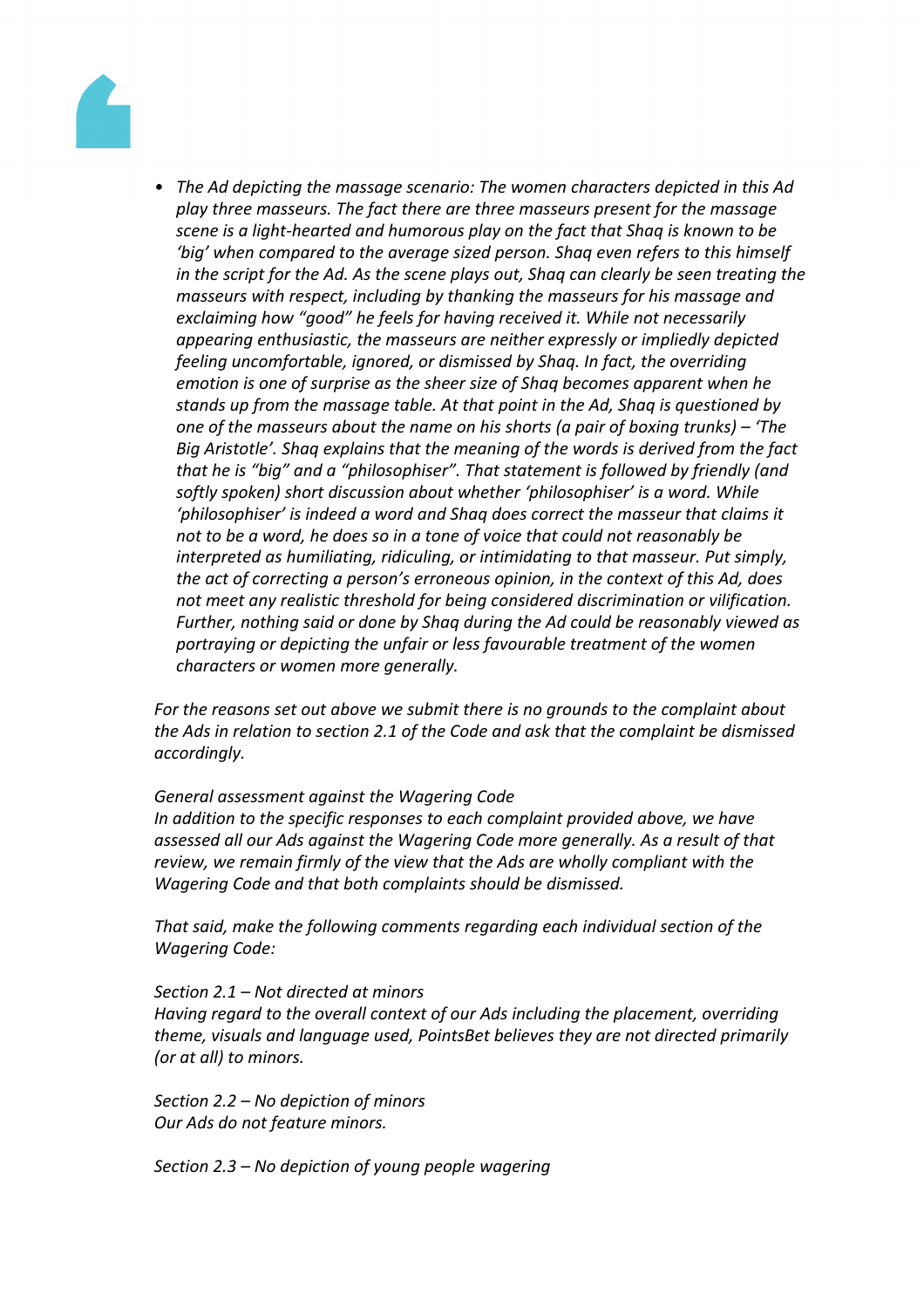

*Our Ads do not depict persons aged 18-24 years old engaged in wagering activities. Our main protagonist, Shaq, is depicted gambling and he is aged 49 at the time of this letter.*

#### *Section 2.4 – No alcohol*

*Our Ads do not portray, condone or encourage wagering in combination with the consumption of alcohol.*

#### *Section 2.5 – No promise of win*

*Having regard to the overall context of our Ads and the scenarios depicted, it is clear that they do not expressly or impliedly provide any promise of winning outcomes. In fact, to the extent that wagering is depicted, it is only the act of placing a bet (and not the outcome) that is in focus. The Ads merely imply that it is easy to bet with PointsBet, which is an accurate implication.*

# *Section 2.6 – No relief from difficulty*

*Our Ads are whimsical and light-hearted. They do not portray, condone or encourage participation in wagering activities as a means for relieving financial or personal difficulties.*

*Section 2.7 – No link with sexual success or attractiveness Having regard to the overall context of our Ads and the scenarios depicted, we believe they do no state or imply any link between wagering and a person's sexual success or enhanced attractiveness. The interactions of our main protagonist with other characters in the Ads are generally not directly related to his wagering activity.*

*Section 2.8 – No depiction of excessive participation in wagering For the reasons explained above in the section entitled 'Response to the first complaint' we are firmly of the view that our Ads do not portray, condone or encourage excessive participation in wagering activities.*

#### *Section 2.9 – No peer pressure*

*Our Ads do not portray, condone or encourage peer pressure to wager, nor do they disparage abstention from wagering activities.*

#### *General assessment against the Code*

*In addition to the specific response concerning section 2.1 of the Code provided above at the section 'Response to second complaint', we have assessed our Ads against all sections of the Code. As a result of that review, we remain firmly of the view that the Ads are wholly compliant with the Code and that both complaints should be dismissed.*

*That said, we make the following comments regarding each individual section of the Code:*

*Section 2.1 – No discrimination or vilification For the reasons explained above in the section entitled 'Response to the second complaint' we are firmly of the view that our Ads do not portray or depict material*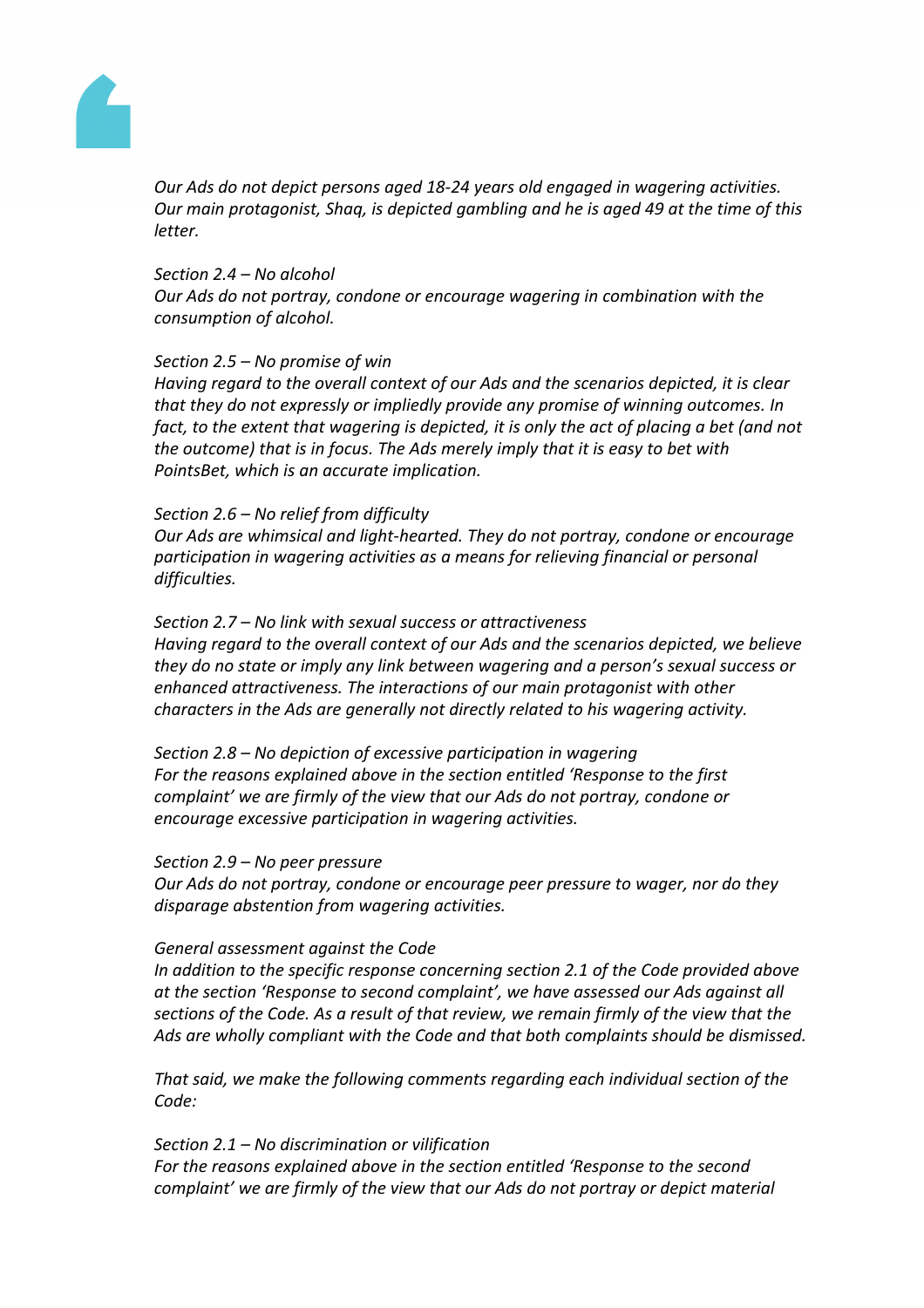

*which discriminates against or vilifies any person or section of the community on account of race, ethnicity, nationality, gender, age, sexual orientation, religion, disability, mental illness or political belief.*

# *Section 2.2 – No sexual appeal*

*Our Ads do not employ sexual appeal where minors, or people who appear to be minors are used (there are no minors in our Ads). Having regard to the overall context of our Ads and the scenarios depicted, we believe they do not exploit or degrade any featured character nor do the exploit or degrade any individual or group of people not featured.*

*Section 2.3 – No violence Our Ads do not present or portray violence or any violent scene.*

#### *Section 2.4 – Treatment of sex, sexuality and nudity*

*Our Ads do not feature themes or scenarios depicting sex, sexuality or nudity and there is no suggestion or treatment thereof.*

#### *Section 2.5 – Appropriate language*

*Having regard to the overall context of our Ads and the scenarios depicted, we believe that appropriate language is always used. The Ads do not feature any strong or obscene language.*

#### *Section 2.6 – Community Standards*

*Having regard to the overall context of our Ads and the scenarios depicted, we believe that no material which is contrary to prevailing community standards on health and safety has been depicted. Dealing specifically with the Ad which features a golfing scene, our main protagonist is depicted hitting a perfect swing with the ball travelling so far that it unexpectedly lands close to a separate group of golfers. This is a common occurrence while playing golf. In keeping with good golfing practice and the prevailing community standard, our golfing instructor can clearly be heard yelling "four", the commonly understood term which is used to warn other golfers that an errant ball is heading their way. Accordingly, we strongly submit that portrayal is not contrary to prevailing community standards relating to safe conduct of golf as a pursuit.*

#### *Section 2.7 – Clearly advertising*

*Our Ads are clearly understandable as advertising for the PointsBet brand and our wagering product.*

# **THE DETERMINATION**

The Ad Standards Community Panel (Panel) considered whether this advertisement breaches the AANA Wagering Advertising and Marketing Communication Code (Wagering Code) or the AANA Code of Ethics (Code of Ethics).

The Panel noted the complainants' concern that the advertisement: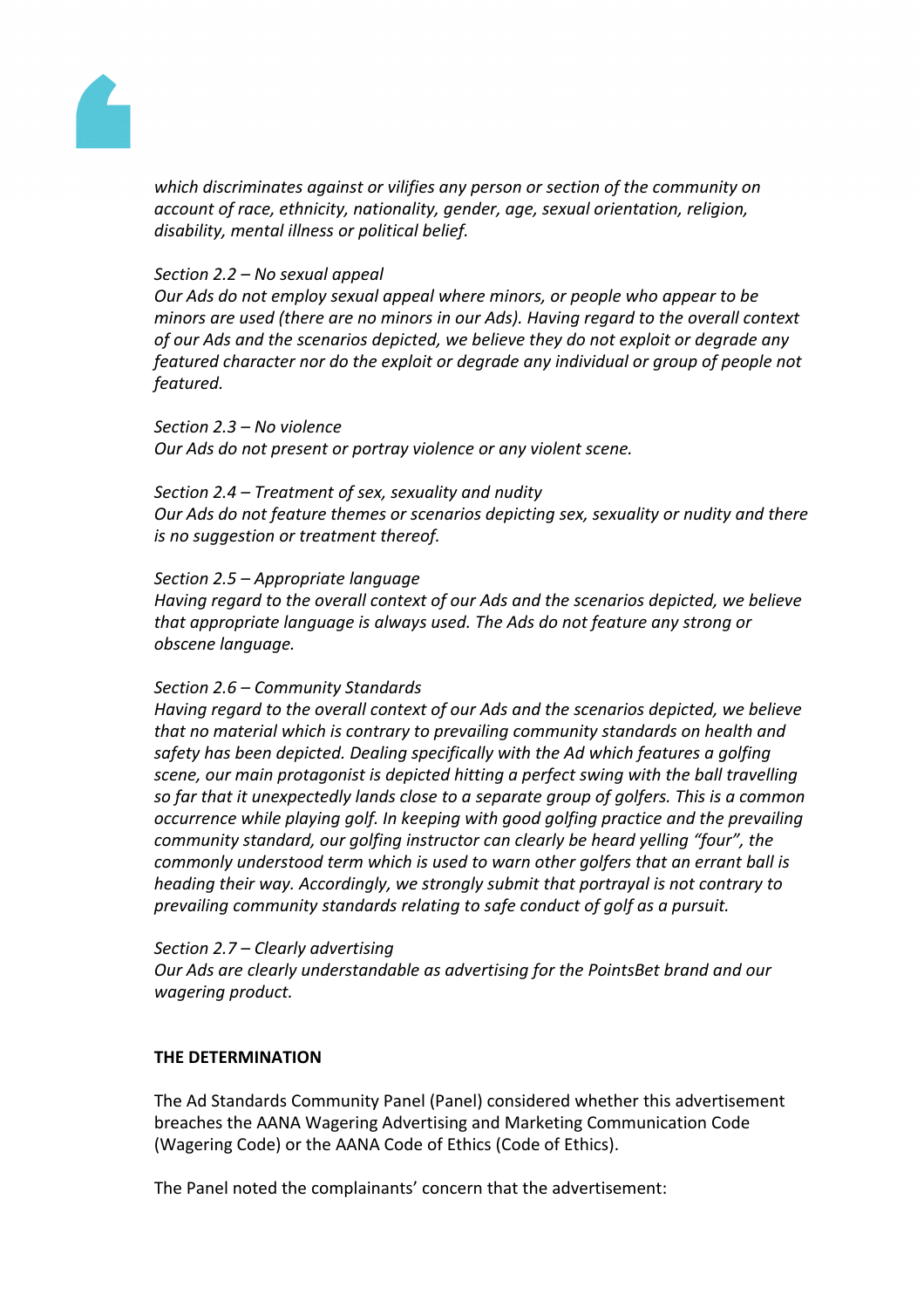

- Depicts excess participation in wagering activities
- Is sexist due to the treatment of women in the golf ad and massage ad.

The Panel viewed the advertisement and noted the advertiser's response.

The Panel noted that the advertiser is a company licensed in a State or Territory of Australia to provide wagering products or services to customers in Australia and that the product advertised is a wagering product or service and therefore the provisions of the Wagering Code apply.

As per the AANA Wagering Advertising and Marketing Communication Code Practice Note:

# *"The Code applies to advertising and marketing communication for wagering products and services provided by licensed operators in Australia."*

The Panel noted a complainant's concern about the frequency of wagering advertising and its placement during times when children may be watching. The Panel noted that it generally has no jurisdiction over the placement or timing of wagering advertisements or whether an advertisement for a wagering product or service can be seen by children. The Panel noted that wagering advertising is legally allowed to be broadcast and it can only consider issues within the codes administered by Ad Standards. The Panel noted that the Wagering Code does not allow for advertisements targeted towards children however considered that the complainants concern appeared to relate solely to the placement of advertisements rather than a concern that the content of the advertisement was targeted at children.

# **Wagering Code Section 2.8 - Advertising or Marketing Communication for a Wagering Product or Service must not portray, condone or encourage excessive participation in wagering activities.**

The Panel considered whether the advertisement portrayed 'excessive' participation in wagering activities.

The Panel noted the Practice Note to Section 2.8 of the Wagering Code which provides:

"*Simply depicting regular wagering, for example as a routine weekend pursuit during a sporting season, does not equate to portraying excessive participation. An advertisement or marketing communication would portray, condone or encourage excessive participation in wagering activities where it depicts:*

- *• participants wagering beyond their means;*
- *• wagering taking priority in a participant's life;*
- *• prolonged and frequent wagering to improve a participant's skill in wagering."*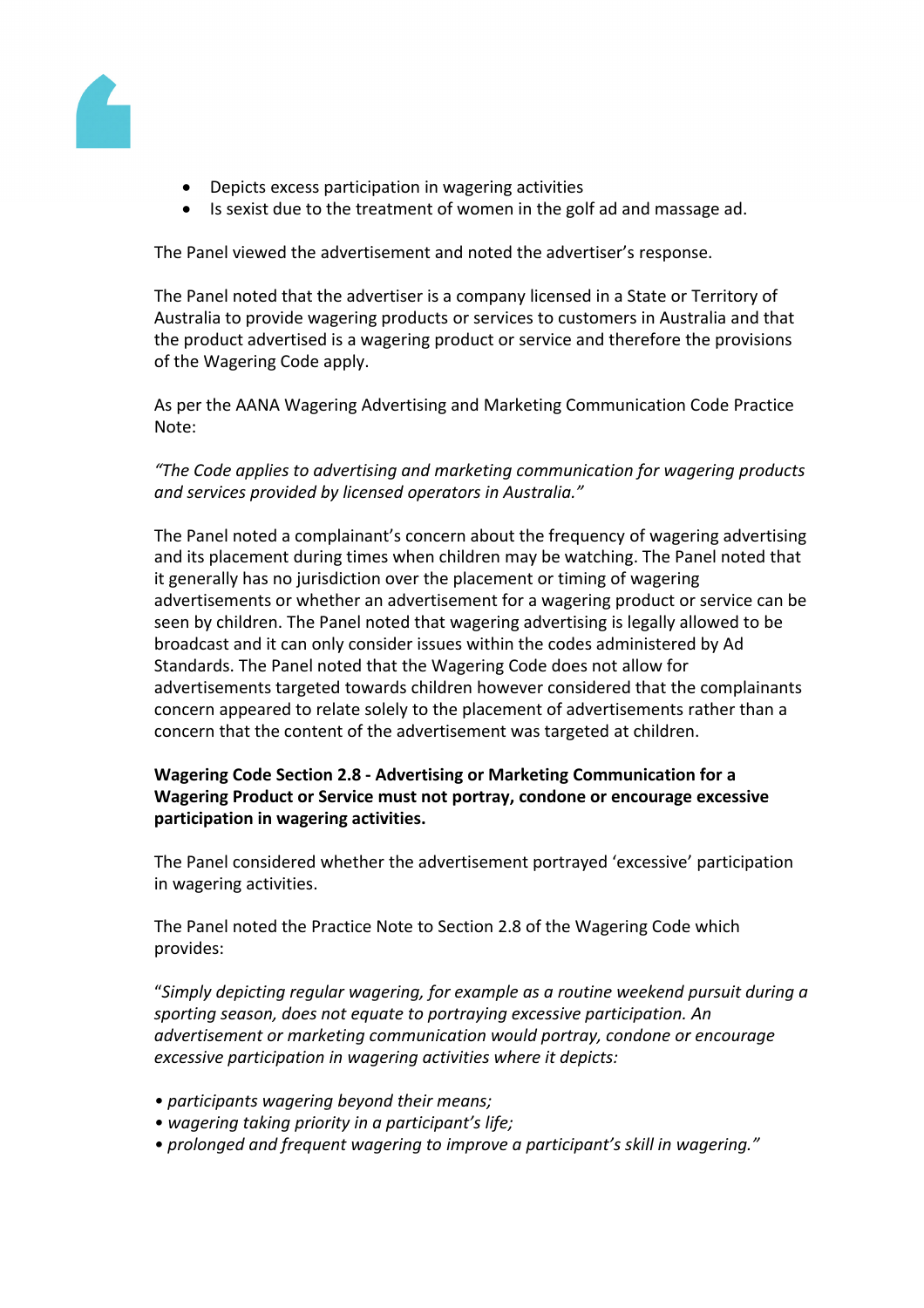

The Panel noted a complainant's comments that the advertisement suggests that it is so important to the man to prioritise wagering that he must be able to place bets when his attention should be elsewhere, such as the task at hand (golf lesson, car maintenance etc) and that wagering is preventing him from maintaining a normal life.

The Panel noted it had previously upheld complaints about excessive participation in wagering activities in cases 0447/16, 0459/17 and 0492/17 where wagering appeared to take priority in a participant's life or participants went beyond ordinary or proper limits.

In contrast, in the current case, the Panel considered that the intent of the advertisement is to highlight how quick and easy it is to place a bet and that such a task will not interrupt daily activities. The Panel further noted that the activities Mr O'Neal is engaged in are leisure activities rather than important life tasks. He is not depicted child-minding, cooking or working for example.

The Panel considered that overall the advertisement does not convey the message that wagering is taking priority in the man's life.

The Panel considered that the advertisement was not condoning or encouraging excessive participation and in the Panel's view the message taken from the promotion is not a portrayal of or encouragement for, excessive participation in wagering activities.

# **Wagering Code Section 2.8 Conclusion**

The Panel determined that the advertisement does not portray, condone or encourage excessive participation in wagering activities and does not breach Section 2.8 of the Wagering Code.

**Code of Ethics Section 2.1: Advertising or Marketing Communication shall not portray people or depict material in a way which discriminates against or vilifies a person or section of the community on account of race, ethnicity, nationality, gender, age, sexual preference, religion, disability, mental illness or political belief.**

The Panel noted the AANA Practice Note which provides guidance on the meaning of: Discrimination - unfair or less favourable treatment Vilification - humiliates, intimidates, incites hatred, contempt or ridicule Gender - male, female or trans-gender characteristics.

# **Does the advertisement portray material in a way which discriminates against or vilifies a person on account of gender?**

# **Golf Lesson advertisement**

The Panel noted a complainant's concern that the advertisement shows Mr O'Neal being dismissive towards the woman is ignoring her advice.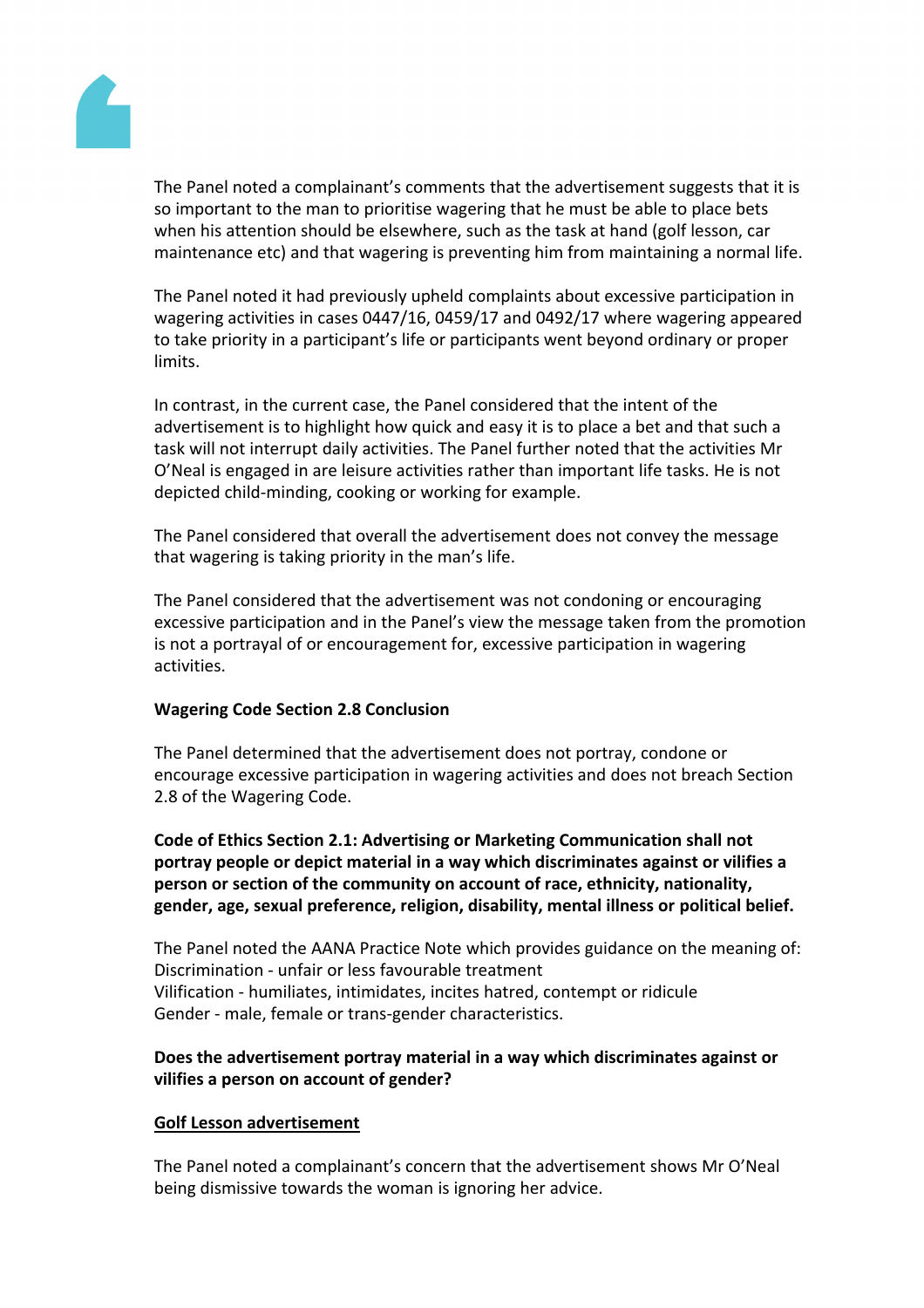

The Panel noted that the woman in the advertisement is Paige Spiranac, a retired professional golfer who is giving Mr O'Neal a golf lesson. The Panel considered that Mr O'Neal respectfully complies with her advice and follows her instruction. The Panel considered that showing him placing a bet while following her instruction did not amount to him ignoring or dismissing her experience or input.

The Panel considered that the treatment of Ms Spiranac in this advertisement was not discriminatory or vilifying towards her or women in general.

# **Massage advertisement**

The Panel noted a complainant's concern that the advertisement shows Mr O'Neal being dismissive towards the women in the advertisement when they tell him that "philosophiser" is not a word.

The Panel noted that Mr O'Neal comments that he is a philosophiser, to which the older woman in the advertisement tells her colleagues that it is not a word. Mr O'Neal replies "yes it is".

The Panel noted the "philosophiser" is a word, meaning someone who considers situations from a philosophical point of view, different to "philosopher" which most commonly means a student of or specialist in philosophy.

The Panel considered that Mr O'Neal disagreeing with the woman does not itself amount to discriminatory or vilifying behaviour, and considered that there is no indication that his comment is due to her gender rather than a correction of fact.

The Panel considered that Mr O'Neal is shown to be respectful to the women at the conclusion of his massage by thanking them and conversing with them.

The Panel considered that the treatment of the three women in this advertisement was not discriminatory or vilifying towards them or women in general.

#### **Car Maintenance advertisement**

The Panel considered whether the use of the phrase "she's going to purr like a kitten" to refer to the car is discriminatory or vilifying towards women.

The Panel noted that referring to vehicles as "she" is quite common and noted that most boats also have female monikers. The Panel considered that the action of using masculine or feminine terms to describe inanimate objects personifies the object and suggests strong emotional involvement, especially when calling an object "it" seems too cold. The Panel considered that the reference in this context was not discriminatory or vilifying towards women.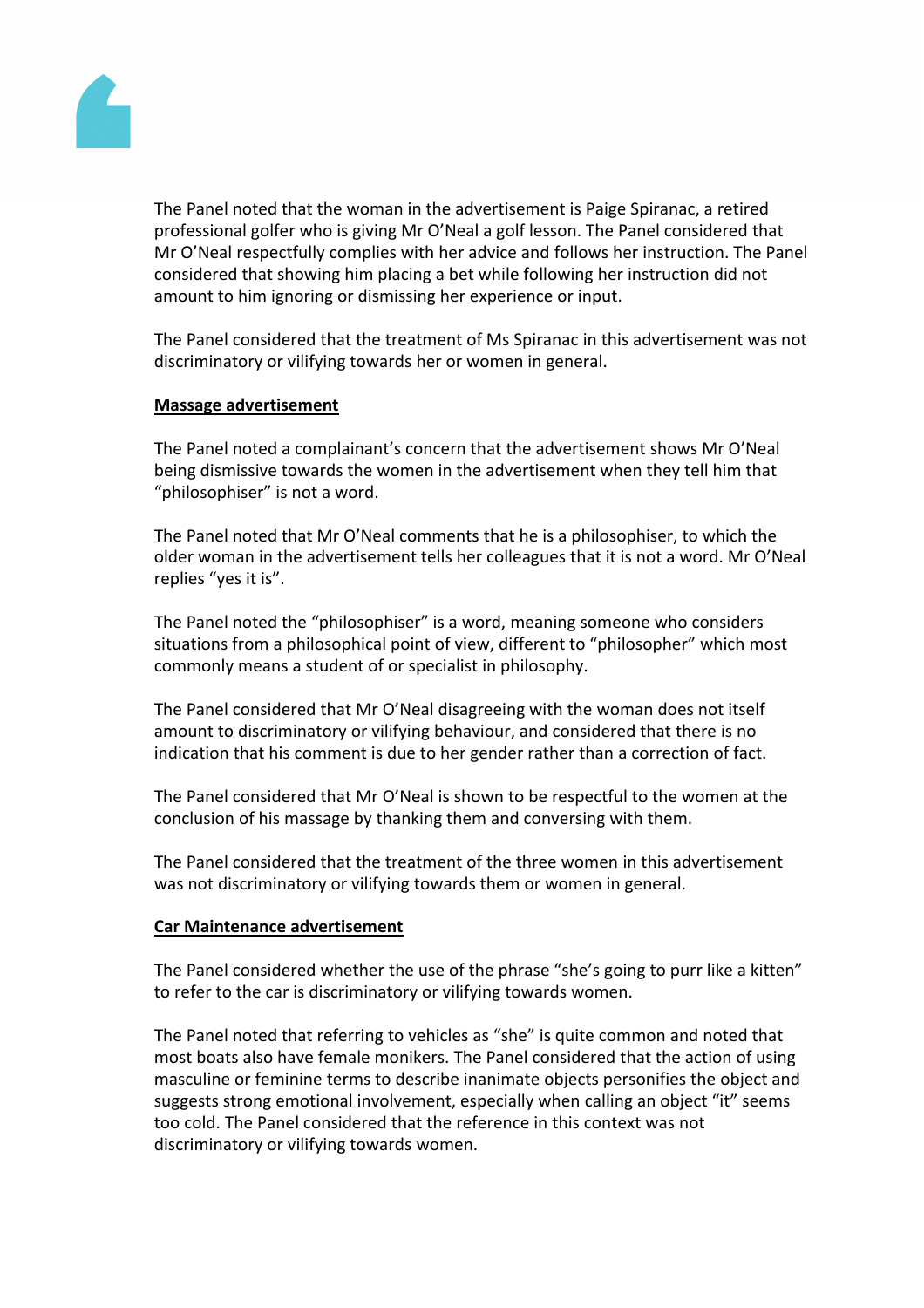

Overall the Panel considered that the content of the advertisement did not show the women to receive unfair or less favourable treatment because of their gender, and did not humiliate, intimidate or incite hatred, contempt or ridicule of the women because of their gender.

# **Code of Ethics Section 2.1 conclusion**

Finding that the advertisement did not portray material in a way which discriminates against or vilifies a person or section of the community on account of gender, the Panel determined that the advertisement did not breach Section 2.1 of the Code.

# **Code of Ethics Section 2.2: Advertising or marketing communications should not employ sexual appeal in a manner which is exploitative or degrading of any individual or group of people.**

The Panel noted the AANA Practice Note which provides guidance on the meaning of the terms exploitative and degrading:

Exploitative - (a) taking advantage of the sexual appeal of a person, or group of people, by depicting them as objects or commodities; or (b) focussing on their body parts where this bears no direct relevance to the product or service being advertised. Degrading – lowering in character or quality a person or group of people.

# **Golf Lesson advertisement**

The Panel considered whether the depiction of the woman giving a golf lesson is objectifying of her.

# Does the advertisement use sexual appeal?

The Panel noted that Paige Spiranac is a retired professional golfer who is giving Mr O'Neal a golf lesson. The Panel considered that she is wearing a long sleeve red shirt and a mid-thigh length black skirt. The Panel considered that some members of the community may consider the advertisement to contain sexual appeal.

# Does the advertisement use sexual appeal in a manner that is exploitative?

The Panel noted that the advertisement was in the context of a golf lesson. The Panel noted that the clothing worn by Ms Spiranac is consistent with other professional female golfers. The Panel considered that while her skirt was mid-thigh length, there was no particular focus on her body parts and no suggestion that she was an object or commodity. She is clearly depicted in a professional sense and is not used as decoration in the advertisement. The Panel considered that the advertisement did not employ sexual appeal in a manner which is exploitative of women.

# Does the advertisement use sexual appeal in a manner that is degrading?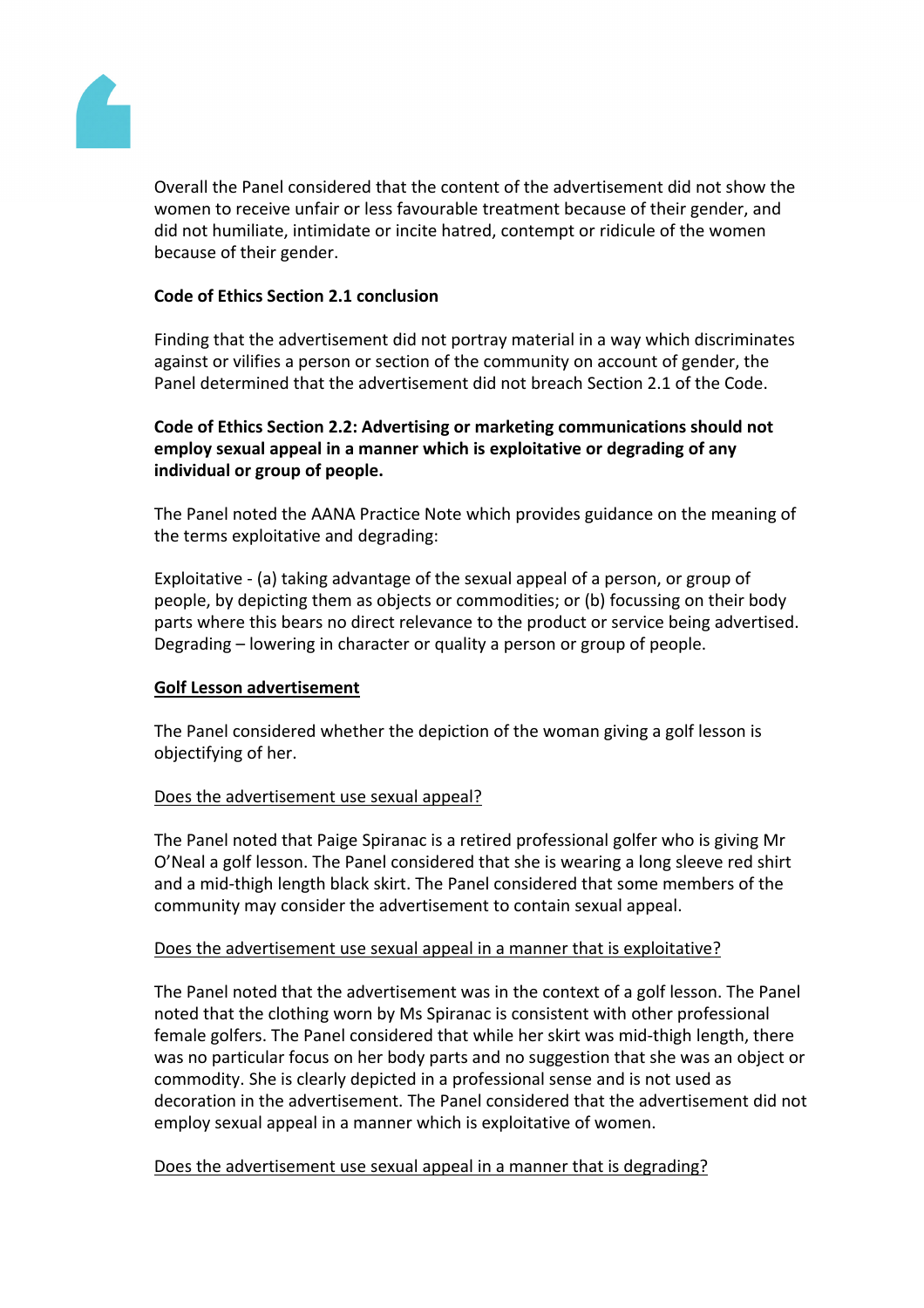

The Panel considered that the depiction of the women was relevant to setting of a golf lesson and she was depicted as an expert professional. The Panel considered that the advertisement did not employ sexual appeal in a manner which is degrading to women.

# **Massage advertisement**

The Panel considered whether the depiction of a partially dressed man is exploitative or degrading.

# Does the advertisement use sexual appeal?

The Panel considered that the depiction of a partially dressed man is one which is likely to be considered to contain sexual appeal.

# Does the advertisement use sexual appeal in a manner that is exploitative?

The Panel noted that the advertisement was in the context of a massage and considered that the clothing worn by Mr O'Neal is not inappropriate for such an activity. The Panel noted a brief close up scene of his lower body, but considered that this focus was on the name embroidered on his shorts (The Big Aristotle) rather than a focus on his body parts.

The Panel considered that he is shown interacting with the women in the advertisement and considered that there is no suggestion that he is an object or commodity. The Panel considered that the advertisement did not employ sexual appeal in a manner which is exploitative of the man or men in general.

# Does the advertisement use sexual appeal in a manner that is degrading?

The Panel considered that the depiction of the man was respectful and there was no suggestion that he was inferior or less than. The Panel considered that he was not lowered in character or quality and considered that the advertisement did not employ sexual appeal in a manner which is degrading to the man or men in general.

# **Code of Ethics Section 2.2 conclusion**

The Panel determined that the advertisement did not breach Section 2.2 of the Code.

# **Code of Ethics Section 2.3: Advertising shall not present or portray violence unless it is justifiable in the context of the product or service advertised.**

# **Dog Show advertisement**

The Panel considered whether the dog in the advertisement was depicted in a manner indicating it was unhealthy or abused.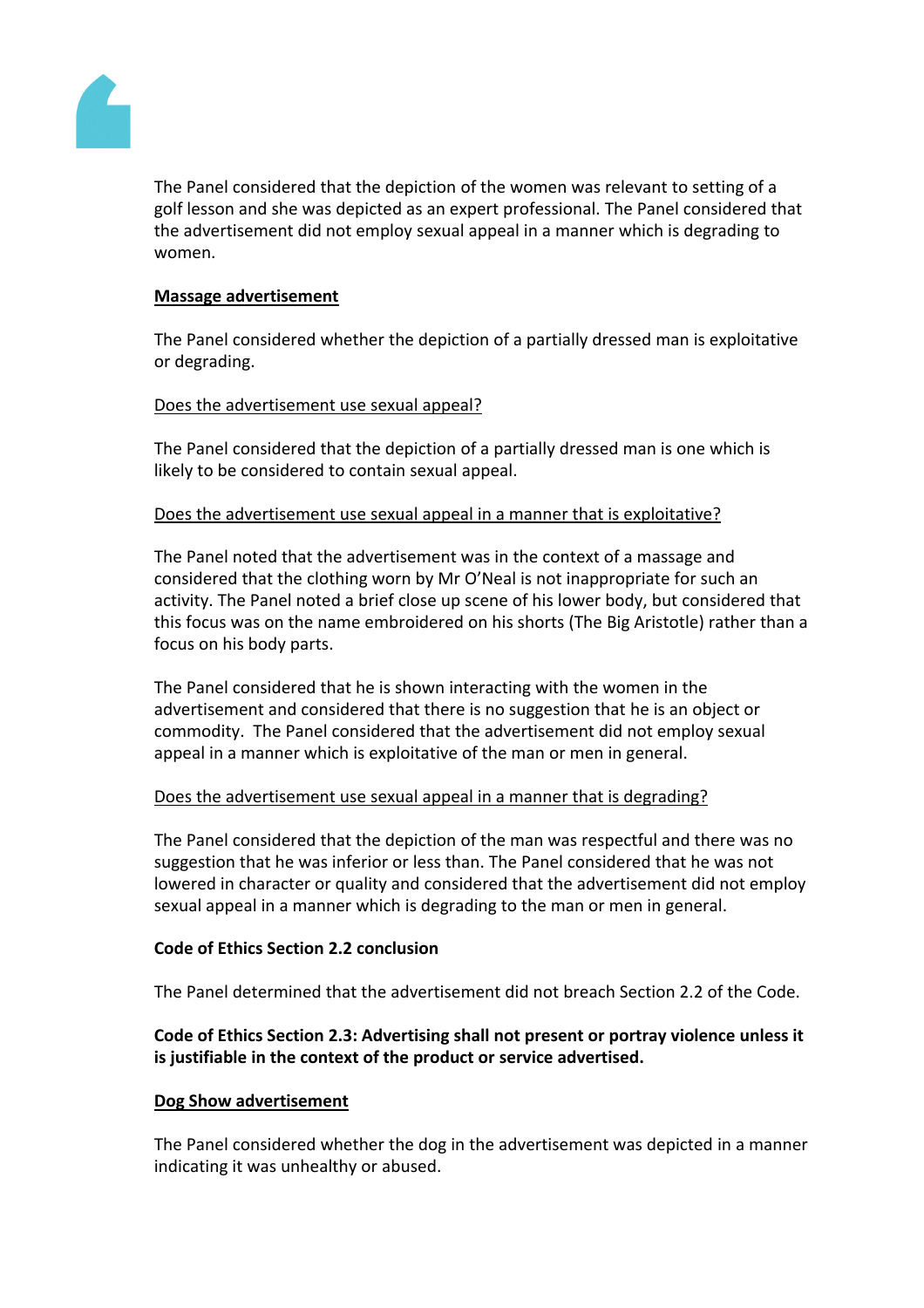

The Panel noted that some viewers may disagree with the concept of dog shows, however depicting a dog in such an environment is not itself a suggestion of animal cruelty.

The Panel noted that the dog does appear slim, however considered that a slender build is typical of the Afghan Hound breed and there is no suggestion that the dog is malnourished or is being mistreated

The Panel considered that the advertisement did not depict violence towards animals.

# **Code of Ethics Section 2.3 conclusion**

The Panel determined that the advertisement did not breach Section 2.3 of the Code.

**Code of Ethics Section 2.4: Advertising shall treat sex, sexuality and nudity with sensitivity to the relevant audience.**

# **Massage advertisement**

The Panel considered whether the depiction of Mr O'Neal dropping his towel is suggestive of sexual impropriety/nudity which is inappropriate for a broad audience

# Does the advertisement contain sex?

The Panel considered whether the advertisement contained sex. The Panel noted the definition of sex in the Practice Note is "sexual intercourse; person or persons engaged in sexually stimulating behaviour".

The Panel noted that the advertisement is promoting adult products intended for sexual activity however considered that there is no depiction of such activity.

The Panel considered that the advertisement did not contain sex.

# Does the advertisement contain sexuality?

The Panel noted the definition of sexuality in the Practice Note is "the capacity to experience and express sexual desire; the recognition or emphasis of sexual matters".

The Panel noted a scene is which Mr O'Neal stands up after a massage and there is a fleeting moment where some viewers may have the impression that he is exposing himself to the women. The Panel considered that although this scene is quickly resolved and it's clear he is not naked, some viewers may think the slight possibility he is exposing himself to the women is a fleeting moment of sexuality.

The Panel considered that the advertisement did contain sexuality.

# Does the advertisement contain nudity?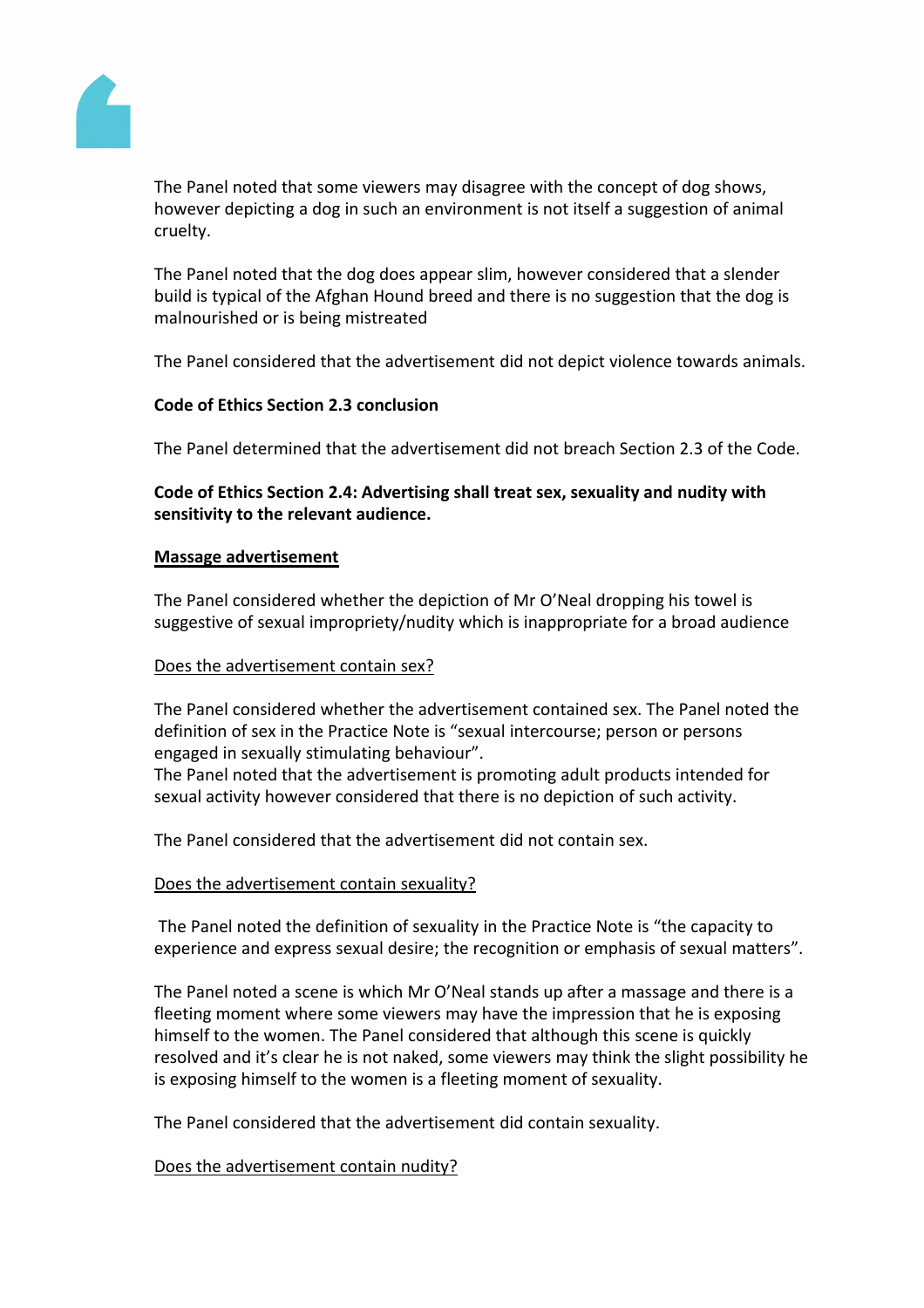

The Panel noted that the definition of nudity in the Practice Note is "the depiction of a person without clothing or covering; partial or suggested nudity may also be considered nudity".

The Panel noted that the Mr O'Neal is only wearing shorts and considered that the advertisement did contain partial nudity.

# Are the issues of sexuality and nudity treated with sensitivity to the relevant audience?

The Panel noted that the definition of sensitivity in the Practice Note is "understanding and awareness to the needs and emotions of others". The Panel considered that the requirement to consider whether sexual suggestion is 'sensitive to the relevant audience' requires them to consider who the relevant audience is and to have an understanding of how they might react to or feel about the advertisement.

The Panel considered that while the advertisement shows a close up of a man wearing shorts, the shorts are loose and his genitals are fully covered. The Panel considered that it is quickly made clear that the man is not naked and that he is not exposing himself to the women.

The Panel considered that the sexuality and nudity in the advertisement was mild and was not inappropriate for a television audience.

# **Code of Ethics Section 2.4 conclusion**

The Panel determined that the advertisement did not breach Section 2.4 of the Code.

**Code of Ethics Section 2.5: Advertising shall only use language which is appropriate in the circumstances (including appropriate for the relevant audience and medium). Strong or obscene language shall be avoided.**

The Panel noted the language used in all versions of the advertisement, "it's shaq-ing easy", and concerns around the similarity to an obscenity.

The Panel considered that the voiceover clearly says "shaq-ing" and that there is a clear link to the basketball player, Shaquille O'Neal. The Panel considered that even Australians who are uninterested in American basketball are likely to understand the reference and recognise the man.

The Panel considered that the language used was not inappropriate in the circumstances.

# **Code of Ethics Section 2.5 conclusion**

The Panel determined that the advertisement did not breach Section 2.5 of the Code.